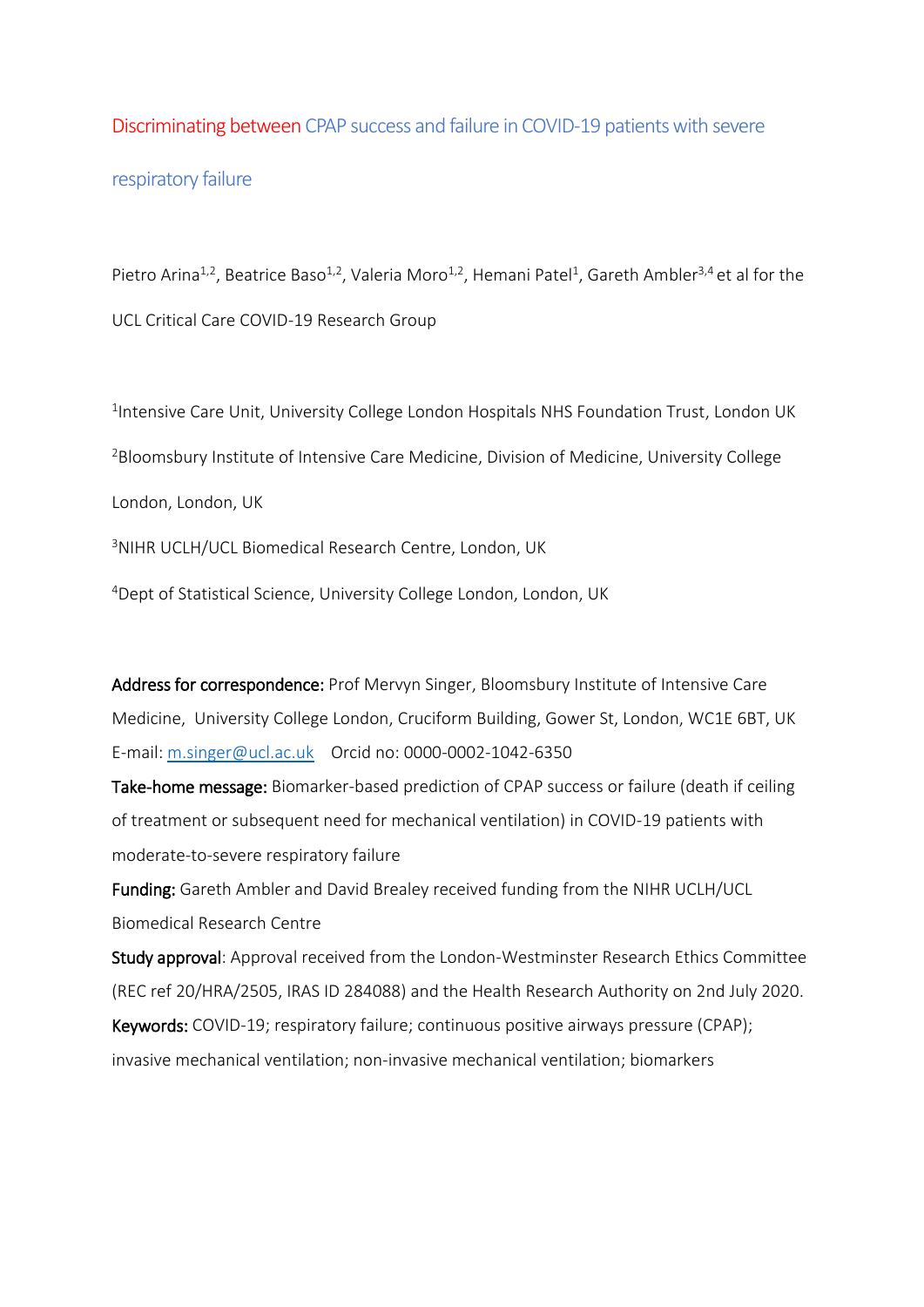#### Dear Editor

Continuous positive airways pressure (CPAP) treatment was used increasingly in the UK and elsewhere for COVID-19 respiratory disease to avoid the need for mechanical ventilation (1-3). Early identification of patients benefitting from CPAP would assist decision making however we found that ICU admission respiratory parameters (rate, PaO<sub>2</sub>:FiO<sub>2</sub> ratio) were poorly discriminatory. Using electronic healthcare records we retrospectively studied COVID-19 patients admitted to the University College London Hospital ICU between 8 March and 5 June 2020 in moderate-to-severe respiratory failure who received initial management with CPAP to see whether better prognosticators could be identified.

Comparison of demographic, clinical and biochemical parameters measured on ICU admission was made between patients adjudged CPAP success (hospital survival with CPAP alone) or failure (either death where CPAP was a ceiling of treatment, or need for mechanical ventilation regardless of hospital outcome). Requirement for other organ support was also compared. Patients managed on CPAP in non-ICU wards were excluded as detailed clinical and lab data were often lacking.

Of 108 within-hospital admissions, 93 (86%)received CPAP as initial respiratory failure management (median[IQR] PaO<sub>2</sub>:FiO<sub>2</sub> ratio 13 [10-18] kPa) (Supplementary Figure 1). Thirtytwo (34%) were adjudged CPAP successes and 61 (66%) failures (14 deaths (23%) with CPAP as ceiling of treatment, 47 (77%) requiring invasive ventilation of whom 26 died). Demographics and ICU admission values of respiratory rate, inspired oxygen concentration and PaO<sub>2</sub>:FiO<sub>2</sub> ratio were similar between groups (Supplementary data). Admission values of C-reactive protein (CRP) (p<0.0001), NT-brain natriuretic peptide (NT-proBNP) (p<0.001), troponin-T (p<0.001) and D-dimers (p<0.05) were significantly higher in CPAP failure patients (Fig 1). Other organ support was only required for CPAP failure patients receiving invasive ventilation (46 vasopressor, 28 renal replacements), but none for CPAP successes. At 6 hours post-CPAP the PaO<sub>2</sub>:FiO<sub>2</sub> ratio rose by 76.7% (37.9-99.8%) in CPAP success patients but only by 38.1% (-24.4-100.5) in the failure group (p=0.015).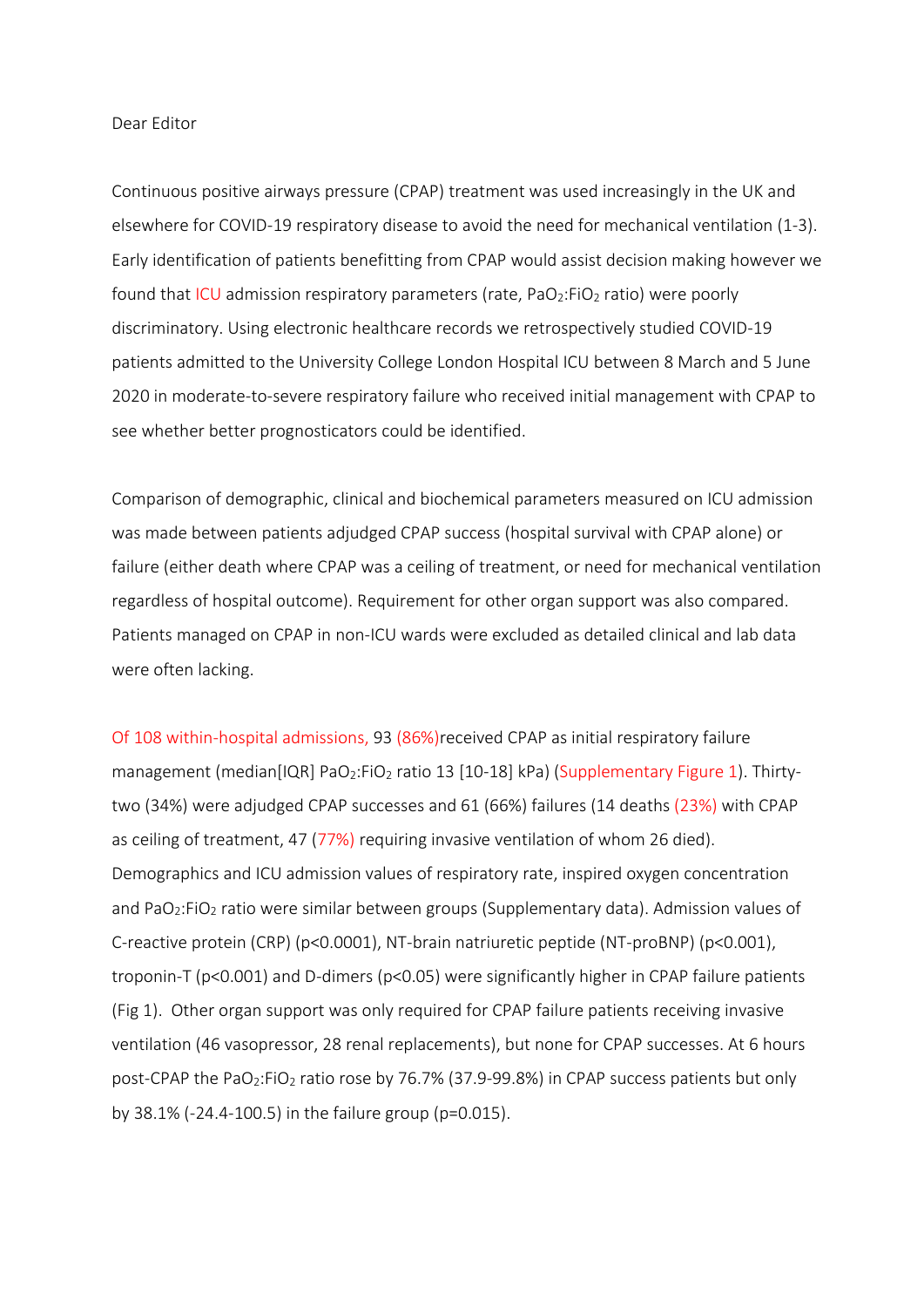For outcome prediction (CPAP failure), sixteen potential predictor physiological or biochemical variables were assessed. Details are provided in the supplementary index. In brief, separate univariable logistic regression models were fitted for each predictor, with pvalues <0.05 determining variables entered into a multivariable logistic regression model. A model combining elevated CRP and NT-proBNP predicted CPAP failure with a sensitivity of 0.75 (95% CI: 0.62-0.86), specificity of 0.83 (0.61-0.95), positive predictive value of 0.91 (0.78-0.97) and negative predictive value of 0.59 (0.41-0.76).

Failure of CPAP to avert death or invasive mechanical ventilation was associated with increased blood levels of thrombo-inflammatory and cardiac injury/dysfunction biomarkers on ICU admission. This may reflect an increased incidence of pulmonary thrombi either identifiable on imaging or multiple microthrombi, with subsequent right heart strain. The much increased requirement for vasopressor and renal support in invasively ventilated patients reflects disease severity, but a significant iatrogenic contribution from high airway pressures, heavy sedation and hypovolaemia cannot be excluded. The high positive predictive value using elevated CRP and NT-proBNP may identify patients likely to fail CPAP. If validated, this could be gainfully used in management pathways and to stratify patients for intervention studies.

### Acknowledgements:

The UCL Critical Care COVID-19 Research Group members involved in this research comprised Pietro Arina<sup>1,2</sup>, Beatrice Baso<sup>1,2</sup>, Valeria Moro<sup>1,2</sup>, , Hemani Patel<sup>1</sup>, Gareth Ambler<sup>3,4</sup>, Petra Voegele<sup>1</sup>, Nishkantha Arulkumaran<sup>1,2</sup>, David Brealey<sup>1,2,3</sup>, Mervyn Singer<sup>1,2</sup>) <sup>1</sup>Intensive Care Unit, University College London Hospitals NHS Foundation Trust, London UK <sup>2</sup>Bloomsbury Institute of Intensive Care Medicine, Division of Medicine, University College London, London, UK

<sup>3</sup>NIHR UCLH/UCL Biomedical Research Centre, London, UK <sup>4</sup>Dept of Statistical Science, University College London, London, UK